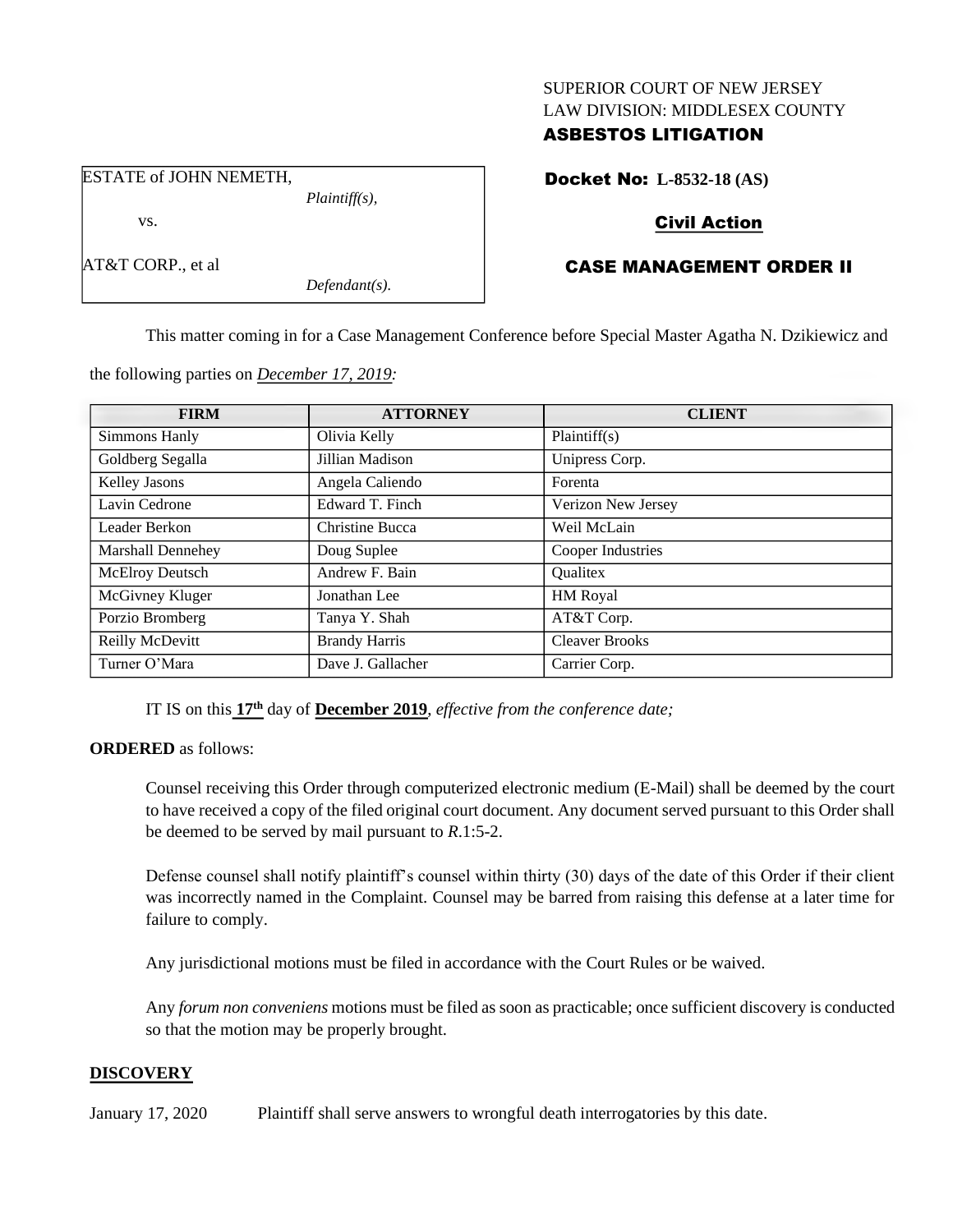- February 28, 2020 Fact discovery, including depositions, shall be completed by this date. Plaintiff's counsel shall contact the Special Master within one week of this deadline if all fact discovery is not completed.
- March 31, 2020 Depositions of corporate representatives shall be completed by this date.

### **EARLY SETTLEMENT**

July 24, 2020 Settlement demands shall be served on all counsel and the Special Master by this date.

### **MEDICAL EXPERT REPORT**

August 21, 2020 Defendants shall identify its medical experts and serve medical reports, if any, by this date. In addition, defendants shall notify plaintiff's counsel (as well as all counsel of record) of a joinder in an expert medical defense by this date.

### **LIABILITY EXPERT REPORTS**

- May 15, 2020 Plaintiff shall identify its liability experts and serve liability expert reports by this date or waive any opportunity to rely on liability expert testimony.
- August 21, 2020 Defendants shall identify its liability experts and serve liability expert reports, if any, by this date or waive any opportunity to rely on liability expert testimony.

#### **SUMMARY JUDGMENT MOTION PRACTICE**

- May 29, 2020 Plaintiff's counsel shall advise, in writing, of intent not to oppose motions by this date.
- June 12, 2020 Summary judgment motions shall be filed no later than this date.
- July 10, 2020 Last return date for summary judgment motions.

#### **ECONOMIST EXPERT REPORTS**

- May 15, 2020 Plaintiff shall identify its expert economists and serve expert economist report(s), if any, by this date or waive any opportunity to rely on economic expert testimony.
- August 21, 2020 Defendants shall identify its expert economists and serve expert economist report(s), if any, by this date or waive any opportunity to rely on economic expert testimony.

#### **EXPERT DEPOSITIONS**

September 25, 2020 Expert depositions shall be completed by this date. To the extent that plaintiff and defendant generic experts have been deposed before, the parties seeking that deposition in this case must file an application before the Special Master and demonstrate the necessity for that deposition. To the extent possible, documents requested in a deposition notice directed to an expert shall be produced three days in advance of the expert deposition. The expert shall not be required to produce documents that are readily accessible in the public domain.

 $\_$  , and the set of the set of the set of the set of the set of the set of the set of the set of the set of the set of the set of the set of the set of the set of the set of the set of the set of the set of the set of th